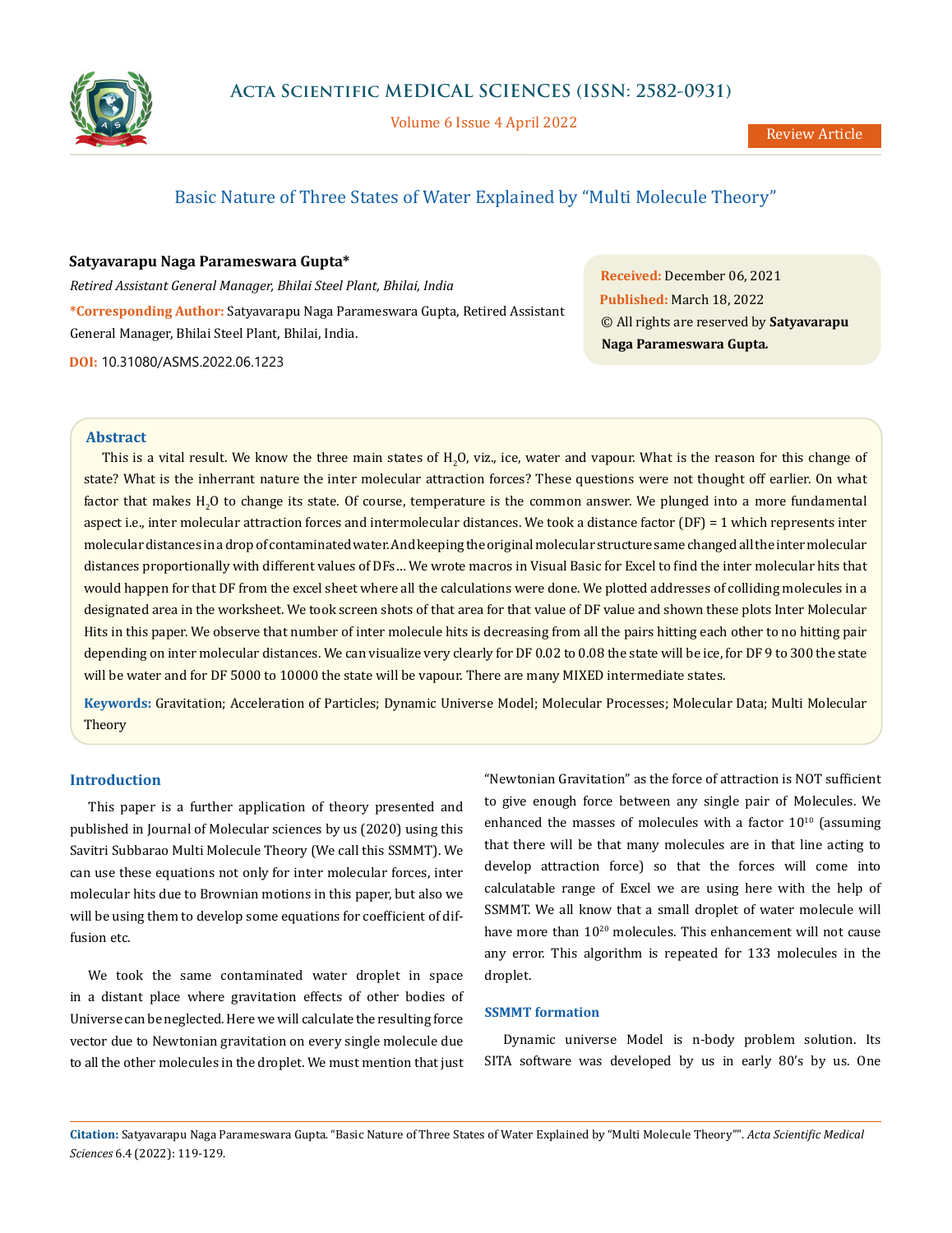implementation is SITA software whish was running in a two floppy drive Personal Computer available at that time. It was developed such that any person who has a PC, and had little knowledge of Lotus 123 should be able to verify all the results without having to use elaborate huge main frames computers. Some of its solutions were discussed in section 7 of this paper. Many solutions/predictions came true after 10 years. See our web page for further details.

We took Dynamic Universe Model's SITA simulation software as it is, and we substituted its astronomical masses and distances values, with molecular masses and inter molecular distances values of water with other molecular values contaminations. This software is now supplemented with newly developed software for finding inter molecular HITs. We used this new set of SITA simulation software for using in this present platform. We call this new software as SSMMT.

The development of this SSMMT, is a big story where we faced lots of hurdles. This we will discuss in in some other instance.

#### **History**

We could not find any information about earlier work of earlier physicists directly on the BASIC NATURE of the force of attraction between molecules of water (inter molecular attraction forces) in Google, Bing or Academia searches. But we did find some contributors that calculated the approximate value. Similarly, we could not find the any earlier history of investigating the BASIC NATURE of state changes of water. Here we found way to corelate these states. Earlier they say that the state changes occur because of temperature and energy imparted to  $\text{H}_{2}\text{O}$ .

See some good explanations by Purcell [1]. IBM 704 computer was used to simulate perfectly elastic collisions between hard spheres by Alder and Wainwright [2]. Their numerical methods to solve "many-body problem" using simultaneous equations of motion gave raise to errors always by using Numerical methods. They said " this many-body problem" was solved numerically using simultaneous equations of motion. This method solves many problems in both equilibrium and nonequilibrium statistical mechanics. Probably the first simulation of matter, Gibson., *et al*. simulated radiation damage of solid [copper](https://en.wikipedia.org/wiki/Copper) by using a Born–Mayer type of repulsive interaction along with a cohesive surface force. In his paper "Correlations in the Motion of Atoms in Liquid Argon" in 1964, Rehman A., said "The pair-correlation function and the constant of self-diffusion are found to agree well with experiment; the latter is 15% lower than the experimental value. The spectrum of the velocity autocorrelation function shows a broad maximum in the frequency region  $\omega = 0.25$  (k<sub>n</sub>T/ $\hbar$ )". He used a system of 864 particles interacting with a Lennard-Jones potential and obeying classical equations of motion. These are some of the N-body problem type solutions about 60 years back [3-13].

## **Mathematical background for 'Savitri Subbarao Multi Molecule Theory' or SSMMT:**

We will use the equations presented in paper in Journal of Molecular sciences by us (2020) here using this (SSMMT). Readers may kindly note that this set of mathematics and software were used in many places. So here we show only equations:

Let the  $\alpha^{th}$  point mass has mass m<sub>α</sub>, and is in position x<sub>α</sub>. In addition to the mutual gravitational force, there exists an external  $\varphi_{\text{ext}}$ , due to other systems, ensembles, aggregates, and conglomerations etc., which also influence the total force  $F_{\alpha}$  acting on the point mass α. In this case, the  $φ_{ext}$  is not a constant universal Gravitational field but it is the total vectorial sum of fields at  $x_{\alpha}$  due to all the external to its system bodies and with that configuration at that moment of time, external to its system of N point masses.

Total Mass of system =  $M = \sum_{\alpha=1}^{N} m_{\alpha}$  ---------(1)

Total force on the point massa is Fa, Let  $F_{\alpha\beta}$  is the gravitational force on the  $\alpha$ <sup>th</sup> point mass due to  $\beta$ <sup>th</sup> point mass.

$$
F_{\alpha} = \sum_{\substack{\alpha=1\\ \alpha \neq \beta}}^N F_{\alpha\beta} - m_{\alpha} \nabla_{\alpha} \Phi_{\alpha\alpha}(\alpha) \cdots \cdots \cdots \cdots (2)
$$

The remaining derivation of Dynamic Universe Model is available in many earlier papers, for example see our paper in 2019, if you want I will reproduce it here……

# **Total AGGREGATE equations: (Aggregate consists of many Ensembles and systems)**

Assuming these forces are conservative, we can find the resultant force by adding separate forces vectorially from equations (20) and (23).

$$
\Phi_{\text{ext}}(\alpha) = -\sum_{\beta=1 \atop \alpha \neq \beta}^{N^{\gamma}} \frac{Gm_{\beta}^{\gamma}}{|x^{\gamma \beta} - x^{\gamma \alpha}|} - \sum_{\beta=1 \atop \alpha \neq \beta}^{N^{\phi}} \frac{Gm_{\beta}^{\beta \gamma}}{|x^{\delta \gamma \beta} - x^{\delta \gamma \alpha}|} \quad \dots \dots \dots \dots \tag{3}
$$

**Citation:** Satyavarapu Naga Parameswara Gupta*.* "Basic Nature of Three States of Water Explained by "Multi Molecule Theory"". *Acta Scientific Medical Sciences* 6.4 (2022): 119-129.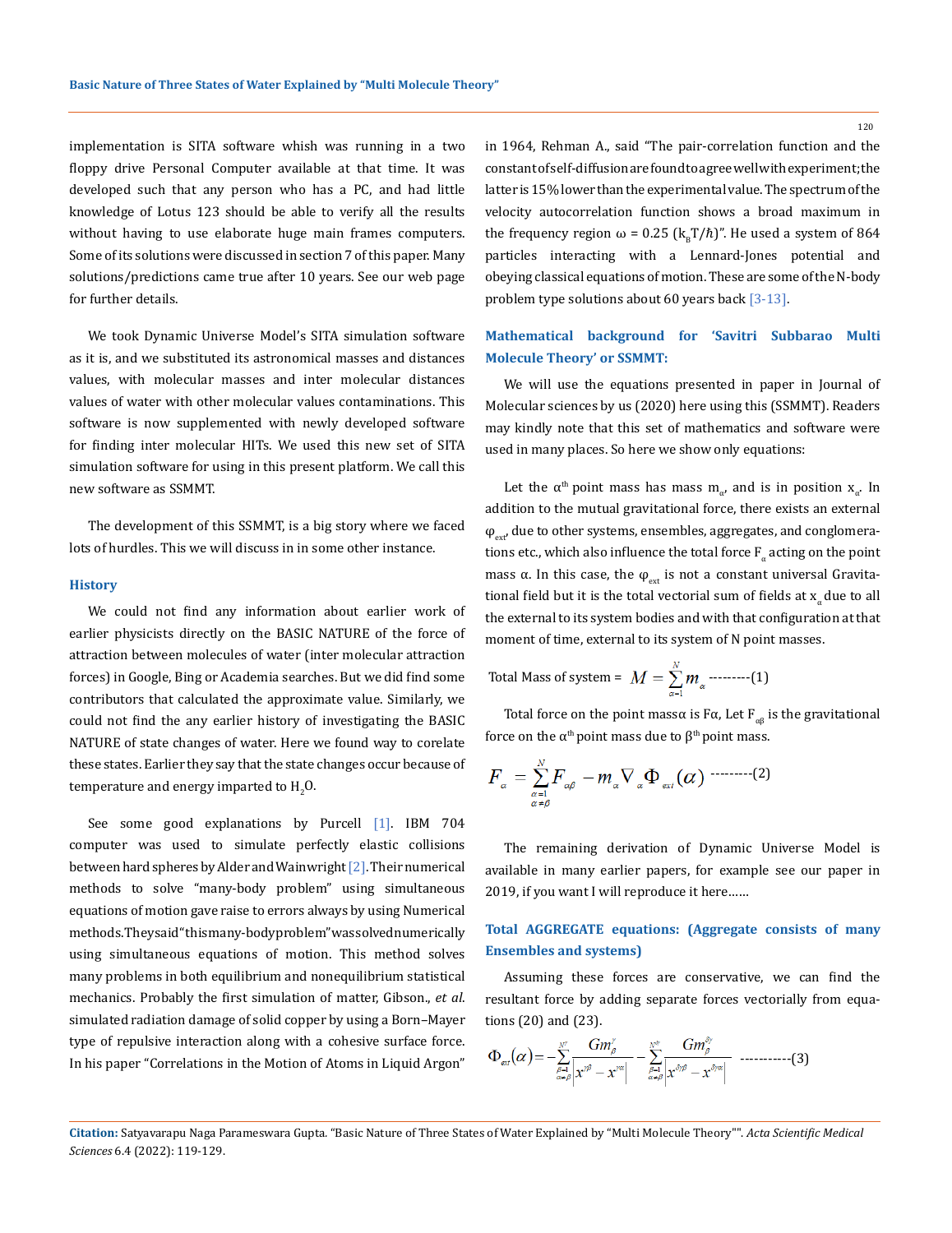This work can be extended to still higher levels in a similar way.

The Equation 3 is the main powerful equation, which gives many results that are not possible otherwise today. This mathematics used here is relatively simple and straightforward. For all the mathematics, and the Excel based software, details are explained in the three books published by the author [14,15].

A point to be noted here is that the Dynamic Universe Model never reduces to General relativity on any condition. It uses a different type of mathematics based on Newtonian physics. This mathematics used here is simple and straightforward. As there are no differential equations present in Dynamic Universe Model, the set of equations give single solution in x y z Cartesian coordinates for every point mass for every time step. All the mathematics and the Excel based software details are explained in the three books published by the author In the first book, the solution to N-body problem-called Dynamic Universe Model (SITA) is presented; which is singularity-free, inter-body collision free and dynamically stable. The Basic Theory of Dynamic Universe Model published in 2010. The second book in the series describes the SITA software in EXCEL emphasizing the singularity free portions. This book written in 2011 explains more than 21,000 different equations. The third book describes the SITA software in EXCEL in the accompanying CD/DVD emphasizing mainly HANDS ON usage of a simplified version in an easy way. The third book is a simplified version and contains explanation for 3000 equations instead of earlier 21000 and this book also was written in 2011. Some of the other papers published by the author are available at references (2014, 2015). All the papers by the author are available at his webpage.

# **Inter molecular distances, inter molecular hits and distance factor (DF)**

Let's take the colloid case in SSMMT calculations as discussed in the above Mathematical background section. We allow some iterations of calculations to happen. In every iteration of calculations, the positions of molecules will change. This happens due to the movements of all the molecules due to mutual Newtonian gravitational attraction forces. We can take any iteration result for our further analysis purposes. This iteration should be a stable one after sone initial disturbances. This iteration can be any particular one. No separate screening or selection process is required.

From the above selected iteration results, we will collect a set of 3 dimensional molecular positions, velocities and accelerations, and we will calculate inter molecular distances.

What we will do now is to change all these inter molecular distances proportionally in accordance with a Distance Factor or DF. Here we don't want to disturb the structure of We will take all the set of distances as defined in the colloid as for a Distance factor 1 or simply DF = 1. Then we will multiply this set of inter molecular distances with the DF whose value we will change manually from 0.02 to 90000. With every value of DF, we will plot addresses of hitting molecule- pairs in a designated range in Excel of 133 Row X 133 columns. We named this range as "Inter\_mol\_Hits". We will store the address of hitting pair of molecules in the appropriate address location in that range.

Then we will collect a screen capture 133 Row X 133 columns after zooming out appropriately to fit in a single screen for that DF value. All these screen shots are presented below after trimming the unnecessary portions. All these are depicted in next section below….

#### **Screen Captures for different values of DFs**



**Figure 1:** A sample screen capture can be seen here with all the inter molecular hits. If you enlarge this capture picture, you will find lots of rectangular dots, which are made up of some letters. Each of such letter combination indicates the address of two molecules which hit together or such molecules which had a hit together and are going apart after the hit. Here in this capture the background of the triangular pattern was shown as grey colour to have clear view of total range under consideration. All the later captures were snipped to grey colour area only to show

all the inter molecular hits happened in that particular situation of DF value.

**Citation:** Satyavarapu Naga Parameswara Gupta*.* "Basic Nature of Three States of Water Explained by "Multi Molecule Theory"". *Acta Scientific Medical Sciences* 6.4 (2022): 119-129.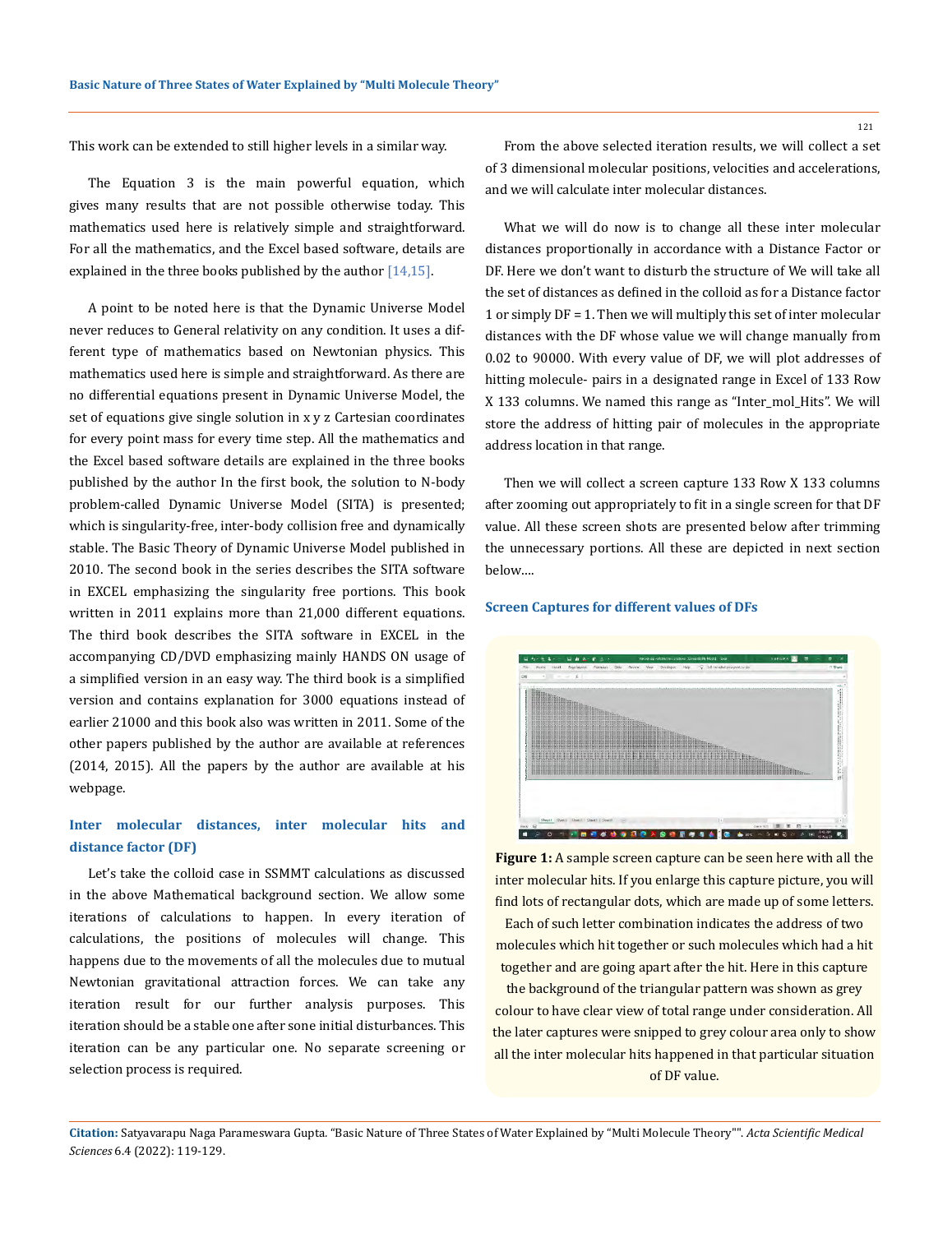#### **Basic Nature of Three States of Water Explained by "Multi Molecule Theory"**



**Figure 2:** Above are Ice states for sure as all columns are full, i.e., DF 0.02 to 0.08.



122

**Figure 3.3:** This screen shot is for DF = 0.11. We see Blanks in col CT, and in Col CU Blanks from 20 to 132 rows. Please note that in the 132nd row a single blank is located in five columns viz., FH, FX, FY, GI, HB & HM.



**Figure 3.1:** This screen shot is for DF = 0.09. We see Blanks in col CT, and in Col CU Blanks from 20 to 132 rows. Please note that in the 132nd row a single blank is located in three columns viz., FH FY HM. We will use Excel method of showing the column

numbers. As the memory length is limited, we made these figures small. This Figure can be enlarged to see the full details.



**Figure 3.2:** This screen shot is for DF = 0.1, Exactly same as above for DF = 0.09. We see Blanks in col CT, and in Col CU Blanks from 20 to 132 rows. Please note that in the 132nd row a single blank is located in three columns viz., FH FY HM. We will use Excel method of showing the column numbers. As the memory length is limited, we made these figures small. This Figure can be enlarged to see the full details.



**Figure 3.4:** This screen shot is for DF = 0.12. We see Blanks in col CT, and in Columns CU & DC Blanks from 20 to 132 rows. Please note that in the 132nd row a single blank is located in eleven columns viz., FE, FH, FM, FX, FY, GI, GN, GT, HB, HG & HM.



**Figure 3.5:** This screen shot is for DF = 0.13. We see Blanks in col CT, and in Columns CU & DC Blanks from 20 to 132 rows. Please note that in the 132nd row a single blank is located in 132 blank 19 columns.



**Figure 3.6:** This screen shot is for DF = 0.15. We see Blanks in col CT, and in Columns CU & DC Blanks from 20 to 132 rows. Please note that in the 132nd row a single blank is located in 132 blank 32 columns.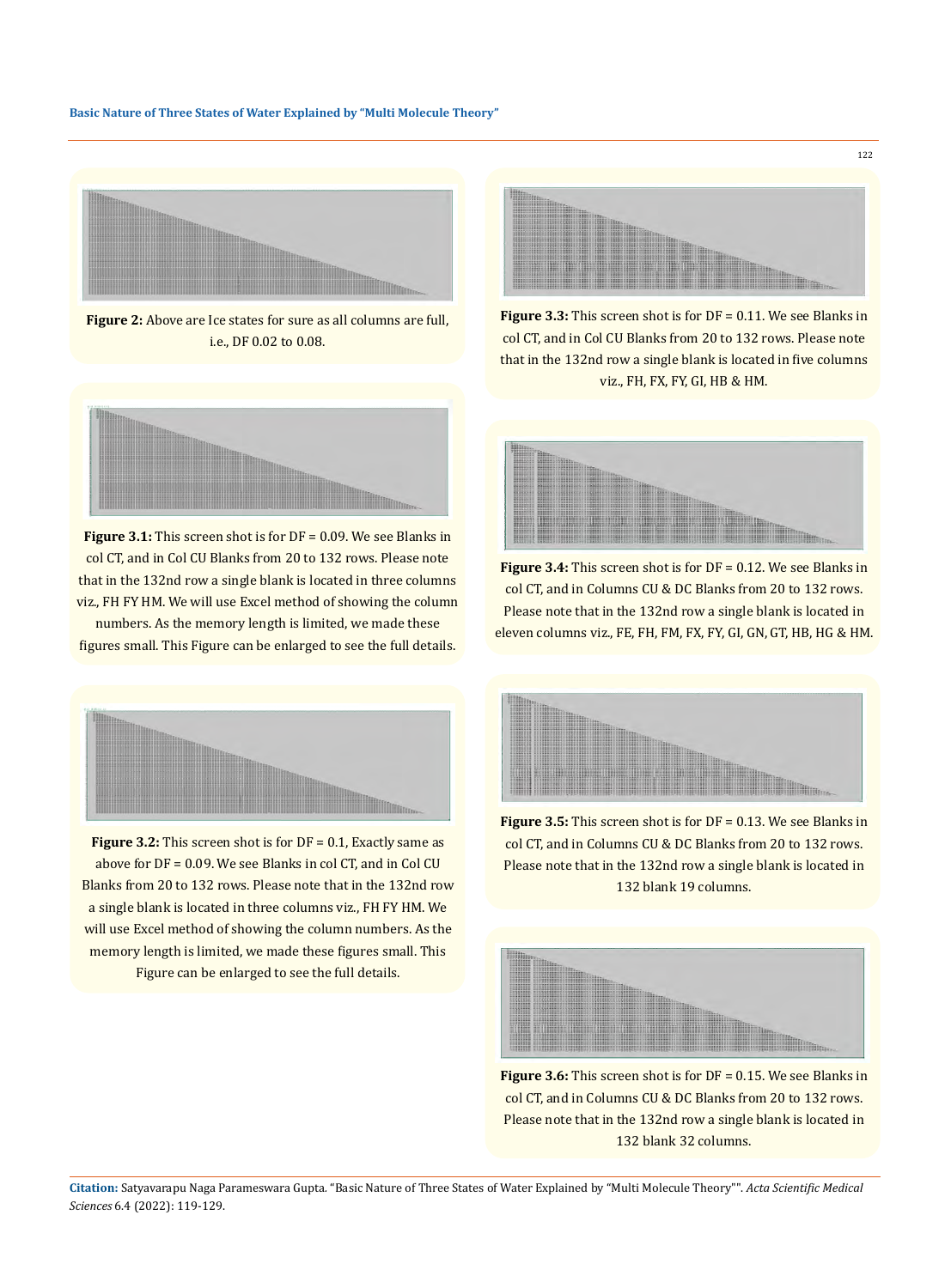

**Figure 3.7:** This screen shot is for DF = 0.175. We see Blanks in col CT, and in Columns CU & DC Blanks from 20 to 132 rows. Please note that in the 132nd row a single blank is located in 132 blank 44 columns.



**Figure 4.1:** This screen shot is for DF = 0.3. We see Blanks in col CT, and in Columns CU & DB DC Blanks from 20 to 132 rows. Please note that many full column hits and partial column hits.



**Figure 4.2:** This screen shot is for DF = 0.45. We see 4 Full Column hits and many partial column hits.



**Figure 4.3:** This screen shot is for DF = 0.5. We see 10 Full column hits and many partial column hits.

| $19 - 19 - 19$<br>Ξ<br>Ħ<br>$\mathcal{L}_{\mathcal{M}}$<br>æ<br>m<br>٠<br>まい いき<br>в<br>-<br>-<br><b>STATISTICS ALBERT</b><br>71113<br>And cars provided<br>IN HE EN THREE LONGITY "C" CO.<br>×<br><b>SERE FERT</b><br><b>Contract</b><br><b>Continued by the Continued State</b><br>×<br>清算まさに山<br>vs.<br>FUER & ARD<br>m<br>H<br>m<br>22.73<br>Part 1<br>$\overline{a}$<br>$\equiv$<br>×<br>-48<br>-<br>--<br>--<br>$-20.00$<br>$-$<br><b>Harrison</b><br><b>STATE</b><br><b>King Civ</b><br><b>Card</b><br>s<br>----<br><b>Highway</b><br>----<br><b>Contractor</b><br>2500<br><b>Charles Co.</b><br>丑<br>----<br>m<br><b>E</b> Steason<br>-<br><b>STATISTIC STATISTICS</b><br><b>CONTRACT</b><br>iP.<br>sense come on announce<br>×<br>-----<br><b>XX 88 W</b><br><b>CESSA TOK</b><br>œ<br>э<br><b>SE JE SENSE</b><br>$-$<br>÷<br><b>XAX</b><br><b>BXAZ</b><br>$2-30$<br>$+1115$<br>÷<br>- |
|------------------------------------------------------------------------------------------------------------------------------------------------------------------------------------------------------------------------------------------------------------------------------------------------------------------------------------------------------------------------------------------------------------------------------------------------------------------------------------------------------------------------------------------------------------------------------------------------------------------------------------------------------------------------------------------------------------------------------------------------------------------------------------------------------------------------------------------------------------------------------------------------|
|------------------------------------------------------------------------------------------------------------------------------------------------------------------------------------------------------------------------------------------------------------------------------------------------------------------------------------------------------------------------------------------------------------------------------------------------------------------------------------------------------------------------------------------------------------------------------------------------------------------------------------------------------------------------------------------------------------------------------------------------------------------------------------------------------------------------------------------------------------------------------------------------|

**Figure 4.4:** This screen shot is for DF = 0.9. We see 9 Full column hits and many partial column hits.

| <u>taliaina di</u><br><b>Service</b><br>$\overline{1}$<br>$\sim$<br>E<br>в<br>-<br>Ħ<br>в<br><br><br><br><br><br>н<br><br>m<br>н | <b>Co</b><br>22 27 4<br>He m.<br>in di<br>詳<br>÷<br>s<br>ii-<br>-166<br>E.<br>-<br><b>ARM</b><br><b>HIM</b><br>AP.R<br>MM WH MMMMM<br>w<br>man.<br><b>SHOW</b><br><b>Charles</b><br><b>MAG</b><br>a va pesso<br>۰.<br>-<br>-<br><b>START</b><br>-<br>SERVICE PRODUCTS<br>HH HH HHT<br>š.<br><b>START</b><br>٠<br>4-10722<br>$22 -$<br>÷<br>10.11<br>-<br>÷<br><b>Partie</b><br>$\sim$<br>-<br>-<br>$k = 11.25$<br>$10 - 17272$<br>$2 - 14$<br><b>WA</b><br>$-$<br>÷<br><b>MATTER</b><br>$-1$<br>$\overline{1}$<br><b>Higher</b><br>a=<br><br><b>CHEF</b><br>77.02<br>-------<br>s.<br>٠                                                                                                                                                                                                                                                                                                                                                                                                                                                                                                                                                                                                                                                        |                   |  |
|----------------------------------------------------------------------------------------------------------------------------------|------------------------------------------------------------------------------------------------------------------------------------------------------------------------------------------------------------------------------------------------------------------------------------------------------------------------------------------------------------------------------------------------------------------------------------------------------------------------------------------------------------------------------------------------------------------------------------------------------------------------------------------------------------------------------------------------------------------------------------------------------------------------------------------------------------------------------------------------------------------------------------------------------------------------------------------------------------------------------------------------------------------------------------------------------------------------------------------------------------------------------------------------------------------------------------------------------------------------------------------------|-------------------|--|
| <br><br><br><br>H<br>è.<br><b>STRANDS</b><br>٠<br>٠                                                                              | 1 301<br>$\mathcal{M}_{\rm{H}\,m}$<br>22.25<br><b>Address Common</b><br>œ<br>Ez<br>SE.<br>st.<br>٠<br><b>EXI</b><br>IC CESEE<br>--------<br>æ<br><b>SETEE</b><br>s<br>UR AN INGERS<br>÷<br>÷<br>$\sim$<br>m.<br>×<br><b>Sept.</b><br><b>With</b><br><b>Mark</b><br>s<br>WORK & PULL<br>-<br><b>MARTIN</b><br><b>START OF</b><br>m.<br>-61<br><b>Silver Street, Square, Inc.</b><br>property on the property was<br>-<br>$\sim$<br>æ<br>The State of<br><b>State State State</b><br>×<br>÷<br>-<br>$\sim$<br>٠<br>to exerci<br>$\pi_2<$<br><b>British</b><br><b>Service</b><br>÷<br>E Europe E<br>$\mathcal{A} \equiv \mathcal{A} \mathcal{A} \mathcal{A} \mathcal{A} \mathcal{A}$<br>$-2x$<br>Text.<br>Fier<br>$2-2$<br>$=$<br><b>In the age</b><br>$\sim$<br><b>Charles May</b><br>$\sim$<br>-<br>ż<br>$-3.34$<br>٠<br>Æ<br>×<br>进<br>۰<br>٠<br>×<br>÷<br>۰.<br>w<br>$-57$<br>e<br>۰<br>Ŧ<br>E<br>F<br>ĩ<br>s<br><b>SEPAS</b><br><b>SELS BBV</b><br>ä<br>益<br>运<br>Lui<br>-<br><b>Side</b><br>÷<br>a<br><b>SH</b><br>w<br>12.36<br>$\overline{a}$<br>$\overline{\phantom{a}}$<br>÷<br>=<br>÷<br>≔<br>÷<br>w<br>=<br>s<br>z.<br>s<br>1112<br>ää<br>HE2<br>27 12 4 9.5<br>Ξ<br>ìä<br>GE.<br>Elizio<br>75K<br>a<br>运<br>æ<br>ä<br>в<br>æ<br>$-1$ | $\sim$<br>w.<br>÷ |  |

**Figure 5.1:** This screen shot is for DF = 0.9. We see 8 Full column hits and many partial column hits.

| T<br>ã<br>۰i<br>ᄑ                                                                                                                                                                                                                                                                                                                                                                             | and the<br>HH Hy.<br><b>COLOR</b><br>FOTO BOXES<br><b>Baterbar</b><br><b>Market</b><br>$\frac{1}{2} \left( \frac{1}{2} \frac{1}{2} \frac{1}{2} \frac{1}{2} \frac{1}{2} \frac{1}{2} \frac{1}{2} \frac{1}{2} \frac{1}{2} \frac{1}{2} \frac{1}{2} \frac{1}{2} \frac{1}{2} \frac{1}{2} \frac{1}{2} \frac{1}{2} \frac{1}{2} \frac{1}{2} \frac{1}{2} \frac{1}{2} \frac{1}{2} \frac{1}{2} \frac{1}{2} \frac{1}{2} \frac{1}{2} \frac{1}{2} \frac{1}{2} \frac{1}{2} \frac{1}{2} \frac{1}{2}$<br><b>CONTRACTOR</b><br>-96<br>A RECEIVED LER PER<br>$\sim$                                                                                                                                                                                                                                                                                                                                                                                                                                                                                                                                                                                                                                                                                                                                                                                                                                                                                                                                                                                                                                                                                                                                                                |
|-----------------------------------------------------------------------------------------------------------------------------------------------------------------------------------------------------------------------------------------------------------------------------------------------------------------------------------------------------------------------------------------------|----------------------------------------------------------------------------------------------------------------------------------------------------------------------------------------------------------------------------------------------------------------------------------------------------------------------------------------------------------------------------------------------------------------------------------------------------------------------------------------------------------------------------------------------------------------------------------------------------------------------------------------------------------------------------------------------------------------------------------------------------------------------------------------------------------------------------------------------------------------------------------------------------------------------------------------------------------------------------------------------------------------------------------------------------------------------------------------------------------------------------------------------------------------------------------------------------------------------------------------------------------------------------------------------------------------------------------------------------------------------------------------------------------------------------------------------------------------------------------------------------------------------------------------------------------------------------------------------------------------------------------------------------------------------------------------------------------------|
| <b>MARK AND DESCRIPTION</b><br><u> Android</u>                                                                                                                                                                                                                                                                                                                                                | ARCHIVER<br>۰<br>14.4<br>an engineering<br>Limas 1<br><b>COLOR</b><br>--<br><b>START</b><br><b>WIN</b><br>$\sim$<br><b>UNANDA</b><br>ri.<br>--------<br>$\sim$ $     -$<br><b>BE</b><br>10回20世<br>$=$<br><b>MATHAM</b><br>÷<br><b>WANTED</b><br>$\sim$<br>$x = -1$<br><b>STORY PARK</b><br><b>CONTRACTOR</b><br>$\blacksquare$<br>$= -1.5$<br>쁡<br>-日日1-日)<br><b>詳細点</b><br>۵<br><b>STERNE</b><br>----<br>s<br>i imi i -xx<br>E7<br>as annually<br>m.<br>$-1$<br><b>STR</b><br><b>A MARY</b><br>$-$<br>×<br>$\rightarrow$<br>۰<br><b>GM</b><br>One Rother<br><b>CARDINAL</b><br>$\frac{1}{2} \left( \frac{1}{2} \right) \left( \frac{1}{2} \right) \left( \frac{1}{2} \right) \left( \frac{1}{2} \right) \left( \frac{1}{2} \right) \left( \frac{1}{2} \right) \left( \frac{1}{2} \right) \left( \frac{1}{2} \right) \left( \frac{1}{2} \right) \left( \frac{1}{2} \right) \left( \frac{1}{2} \right) \left( \frac{1}{2} \right) \left( \frac{1}{2} \right) \left( \frac{1}{2} \right) \left( \frac{1}{2} \right) \left( \frac{1}{2} \right) \left( \frac$<br>and an a to after as a<br><b>MAG</b><br><b>STATISTICS</b><br>$\sim$<br><b>CALL AND CALL AND</b><br>$\sim$<br>×<br>$\mathcal{P}(\mathbf{q}^T,\mathbf{q}^T)$<br><b>START</b><br>-<br>$\sim$<br>a chan a<br>ы<br>-<br><b>CONTRACTOR</b><br>$-20 - 2^{10}$<br>Tax:<br>$\mathcal{L} = \frac{1}{2} \frac{1}{2} \sum_{i=1}^n \frac{1}{2} \sum_{j=1}^n \frac{1}{2} \sum_{j=1}^n \frac{1}{2} \sum_{j=1}^n \frac{1}{2} \sum_{j=1}^n \frac{1}{2} \sum_{j=1}^n \frac{1}{2} \sum_{j=1}^n \frac{1}{2} \sum_{j=1}^n \frac{1}{2} \sum_{j=1}^n \frac{1}{2} \sum_{j=1}^n \frac{1}{2} \sum_{j=1}^n \frac{1}{2} \sum_{j=1}^n \frac{1}{2} \sum_{j=1}$<br><b>COLOR</b> |
| <b>HERRICH</b><br>$\begin{picture}(20,10) \put(0,0){\vector(0,1){10}} \put(15,0){\vector(0,1){10}} \put(15,0){\vector(0,1){10}} \put(15,0){\vector(0,1){10}} \put(15,0){\vector(0,1){10}} \put(15,0){\vector(0,1){10}} \put(15,0){\vector(0,1){10}} \put(15,0){\vector(0,1){10}} \put(15,0){\vector(0,1){10}} \put(15,0){\vector(0,1){10}} \put(15,0){\vector(0,1){10}} \put(15,0){\vector(0$ | ×<br>$-24$<br>÷<br>$-1$<br>44.2<br>$\sim$<br>×<br>Ξ<br>$-13$<br><b>TT</b><br>$\overline{u}$<br><b>Bill</b><br>$\rightarrow$<br>÷<br>$\frac{1}{10}$<br>$\overline{\phantom{a}}$<br>47<br>$\overline{\phantom{a}}$<br>1.711<br>$\overline{13}$<br>$\sim$<br><b>SE-B S76-</b><br>$\frac{1}{2}$ and $\frac{1}{2}$ and $\frac{1}{2}$<br>iii<br>-<br>ä<br>æ<br>$\frac{1}{2}$<br>$\mathbb{Z}$<br>s.<br>$+5$<br>×<br>٠<br>$\sim$<br>n a<br>-<br>-<br><b>COLLANS</b><br>简简<br>52 53 R H 4<br>77.7<br><b>CONTRACT</b><br>٠<br>$W = 100$<br>R<br>47<br>"减温"<br>$-2 =$<br>$-1$<br>×<br>$-12$<br>×<br>а<br>×<br>$-$<br>$\cdots$                                                                                                                                                                                                                                                                                                                                                                                                                                                                                                                                                                                                                                                                                                                                                                                                                                                                                                                                                                                                                                                                                             |

**Figure 5.2:** This screen shot is for DF = 1. We see 8 Full column hits and many partial column hits.



**Figure 5.3:** This screen shot is for DF = 1.1. We see 8 Full column hits and many partial column hits.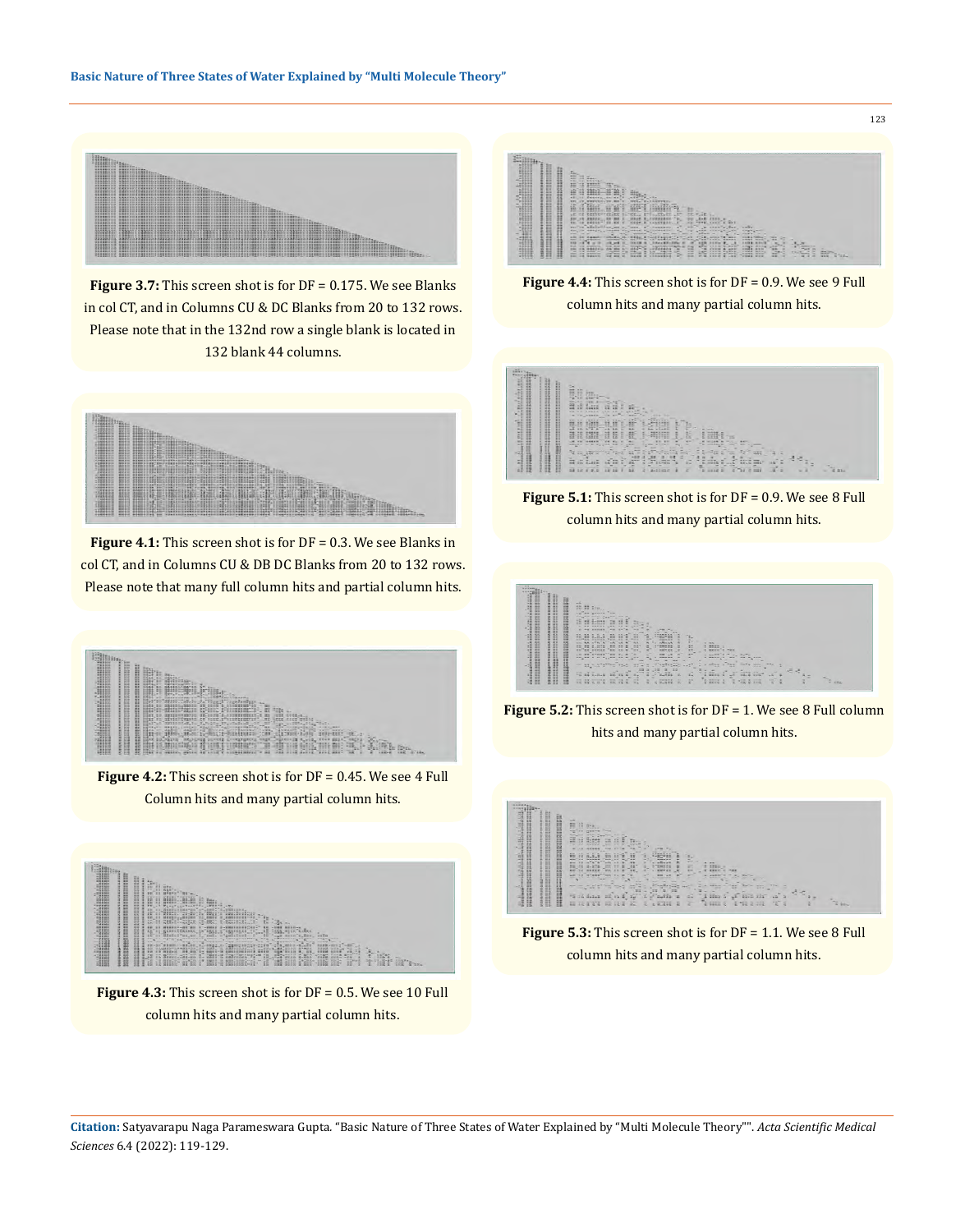

**Figure 5.4:** This screen shot is for DF = 1.2. We see 8 Full column hits and many partial column hits.



124

**Figure 6.3:** This screen shot is for DF = 5. We see 6 Full column hits and low scattered hits.



**Figure 5.5:** This screen shot is for DF = 1.5. We see 8 Full column hits and many partial column hits.



**Figure 6.4:** This screen shot is for DF = 6. We see 6 Full column hits and 14 hits + some scattered hits.



**Figure 6.1:** This screen shot is for DF = 3. We see 7 Full column hits and many scattered hits.



**Figure 6.5:** This screen shot is for DF = 7.5. We see 6 Full column hits and 12 hits + 12 scattered hits.



**Figure 6.2:** This screen shot is for DF = 4.5. We see 7 Full column hits and 50 scattered hits.



**Figure 7.1:** This screen shot is for DF = 9. We see 6 Full column hits and 18 hits.

**Citation:** Satyavarapu Naga Parameswara Gupta*.* "Basic Nature of Three States of Water Explained by "Multi Molecule Theory"". *Acta Scientific Medical Sciences* 6.4 (2022): 119-129.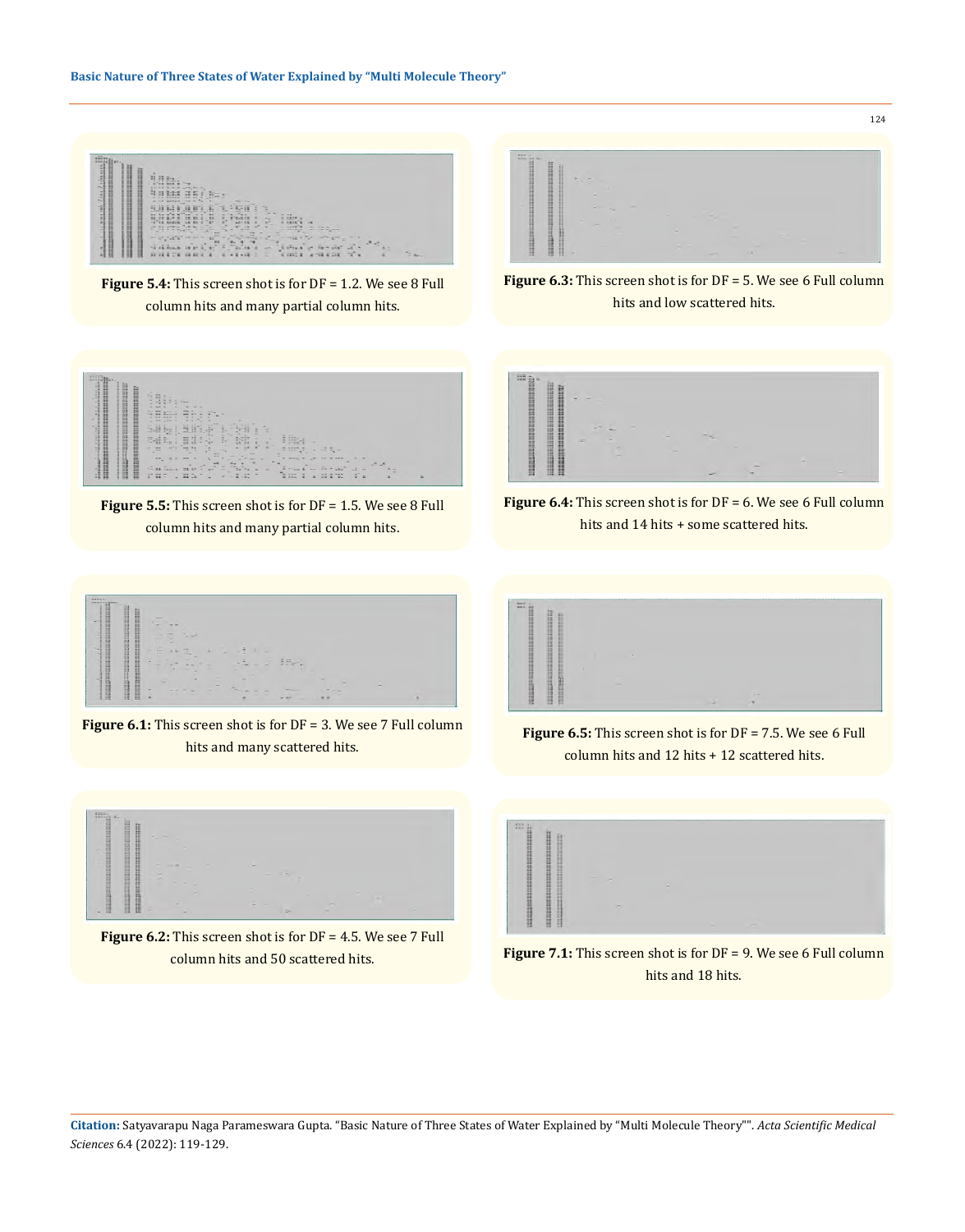### **Basic Nature of Three States of Water Explained by "Multi Molecule Theory"**



**Figure 7.2:** This screen shot is for DF = 10 We see 6 Full column hits and very low number of hits.



**Figure 7.3:** This screen shot is for DF = 15. We see 6 Full column hits and 13 hits.



**Figure 7.4:** This screen shot is for DF = 30. We see 6 Full column hits and 12 hits.



**Figure 7.5:** This screen shot is for DF = 45. We see 6 Full column hits and 9 hits.



**Figure 7.6:** This screen shot is for DF = 50. We see 6 Full column hits and 8 hits.



**Figure 7.7:** This screen shot is for DF = 60. We see 6 Full column hits and 8 hits.



**Figure 7.8:** This screen shot is for DF = 75. We see 6 Full column hits and 8 hits.



**Figure 7.9:** This screen shot is for DF = 90. We see 6 Full column hits and 8 hits.



**Figure 7.10:** This screen shot is for DF = 100. We see 6 Full column hits and 8 hits.



**Figure 7.11:** This screen shot is for DF = 150. We see 6 Full column hits and 8 hits.

**Citation:** Satyavarapu Naga Parameswara Gupta*.* "Basic Nature of Three States of Water Explained by "Multi Molecule Theory"". *Acta Scientific Medical Sciences* 6.4 (2022): 119-129.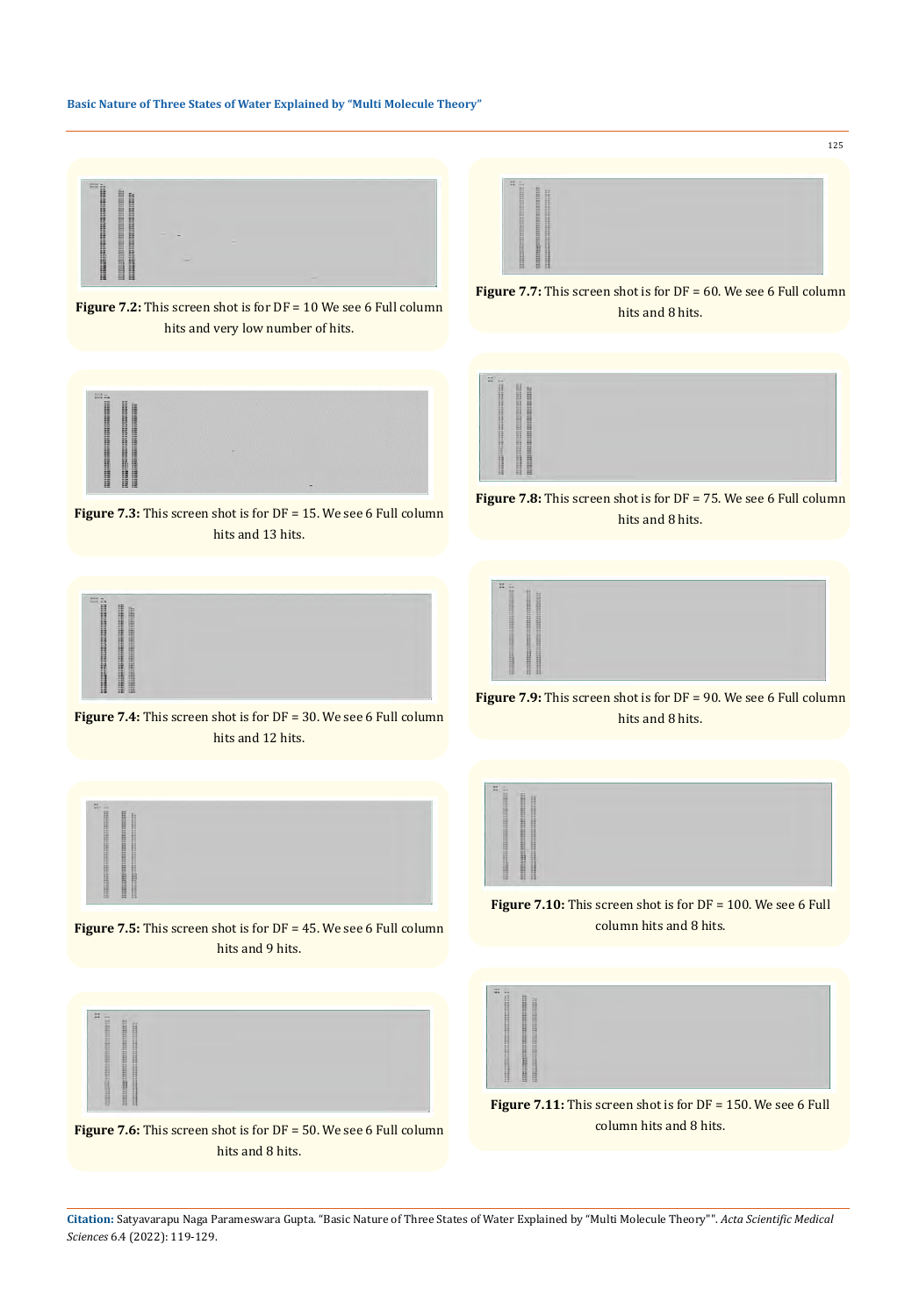## **Basic Nature of Three States of Water Explained by "Multi Molecule Theory"**



**Figure 7.12:** This screen shot is for DF = 300. We see 6 Full column hits and 8 hits.



**Figure 8.1:** This screen shot is for DF = 450. We see 3 Full column + 3 scattered column hits and 6 hits.



**Figure 8.2:** This screen shot is for DF = 500. We see 3 Full column hits + 3 scattered column hits and 4 hits.



**Figure 8.3:** This screen shot is for DF = 600. We see 2 Full column hits + 1 scattered column hits and some scattered hits.



**Figure 8.4:** This screen shot is for DF = 750. We see 2 Full column hits + 1 column with 10 scattered hits and 4 hits.



**Figure 8.5:** This screen shot is for DF = 900. We see 1 Full column hits + 1 scattered column hits and 4 hits.



**Figure 8.6:** This screen shot is for DF = 1000. We see 1 Full column hits + 1 scattered column hits and 2 hits.



**Figure 9.1:** This screen shot is for DF = 3000. We see 1 scattered column hits and 2 hits.



**Figure 9.2:** This screen shot is for DF = 4500. We see 1 scattered column hits and 1 hit.



**Figure 9.3:** This screen shot is for DF = 5000. We see 1 scattered column hits and 2 hits

**Citation:** Satyavarapu Naga Parameswara Gupta*.* "Basic Nature of Three States of Water Explained by "Multi Molecule Theory"". *Acta Scientific Medical Sciences* 6.4 (2022): 119-129.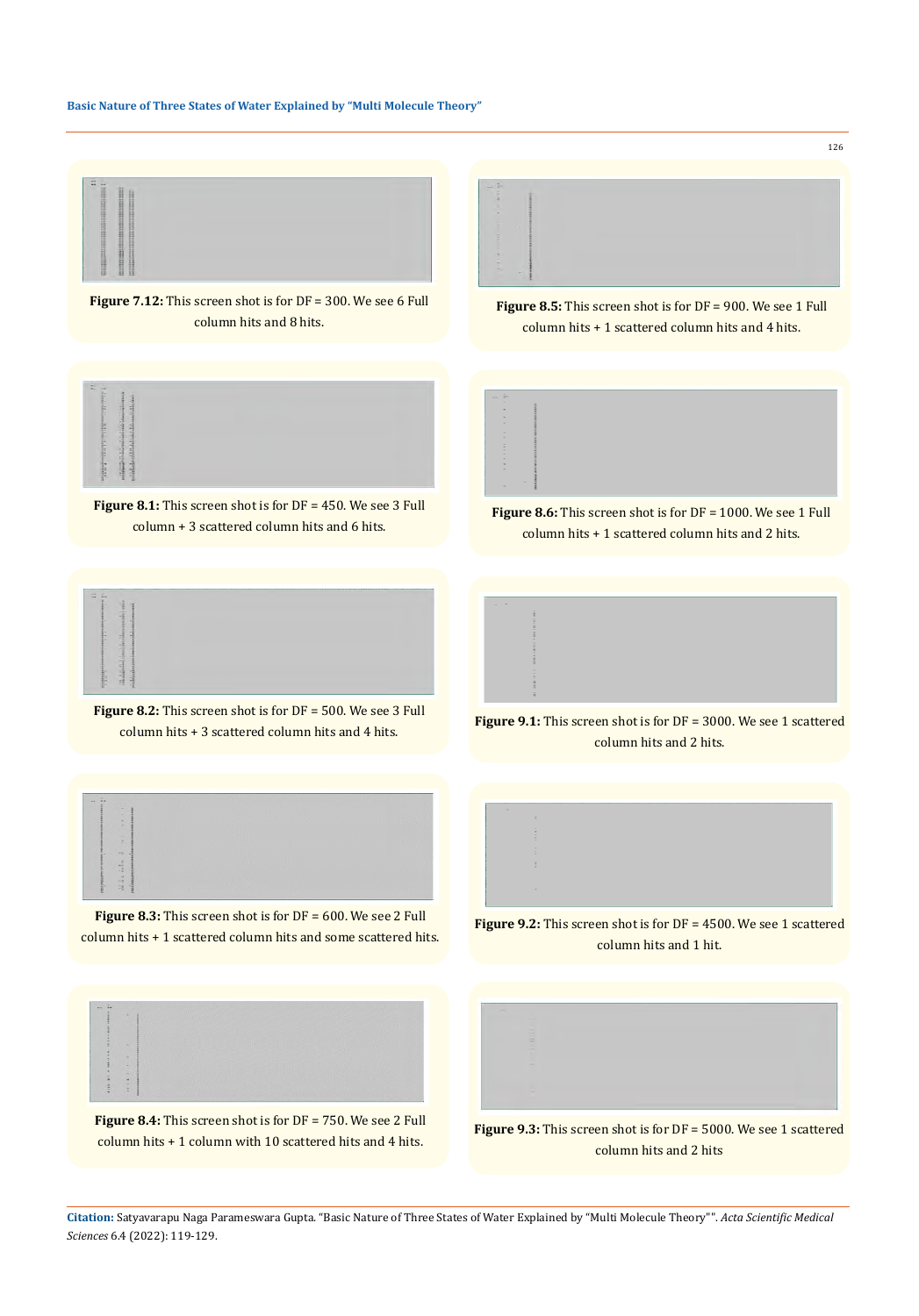

**Figure 9.4:** This screen shot is for DF = 6000. We see 1 much scattered column hits and 2 hits.



**Figure 9.5:** This screen shot is for DF = 7500. We see 1 column of 3 hits.



**Figure 9.6:** This screen shot is for DF = 9000. We see 1 hit.



**Figure 9.7:** This screen shot is for DF = 10000. We see 1 hit.



**Observations on screen captures**

The above screen shots show the different states of  $\rm H_2O$ depending on inter molecular distances. These screen shots were based on different Distance factors (DFs) ranging from 0.02 to 90000. They show a gradual transition of change of states of  $(\rm{H}_{2}O)$ water as a function of Distance factor. We used the term  $\rm{H}_{2}O$  as 'water' is also another state.

A sample full screen capture can be seen here with all the inter molecular hits in figure 1. If one enlarges this capture picture, one will find lots of rectangular dots, which are made up of some letters. Each of such letter combination indicates the address of two molecules which hit together or such molecules which had a hit together and are going apart after the hit. Here in this capture the background of the triangular pattern was shown as grey colour to have clear view of total range under consideration. All the later captures were snipped to grey colour area only to show all the inter molecular hits happened in that particular situation of DF value.

We can observe 'Ice' states for DF values equal to 0.02 to 0.08 in Figure 2. Here we see all columns are full of Inter molecular Hits.

The screen captures in figure 3.1 to figure 3.6 also show the Ice states for DF values from 0.1 to 0.175. We can observe in first column below 20 are all blanks and bottom-line pitting started.

The screen capture in figure 4.1. to figure 4.4. show 'Ice + some water' states and we can see ice started melting. We can observe Missing first column of hits and some pitting on overall triangle. In these states first column are all blanks and bottom line, second and third column pitting started. These are for DF values from 0.3 to 0.8.

The screen capture in figure 5.1. to figure 5.5. are 'water + some ice' states and we can see ice melted. Common factor is '8 full columns of hits'. We can also observe Missing first column of hits and with 4 hits or above in next two columns. Pitting in 4<sup>th</sup> column is increased gradually as well as pitting on the overall triangle. These are for DF values 0.9 to 1.5.

The screen capture in figure 6.1. to figure 6.5 are 'water + much less Ice' states we can see ice melted. Common factor is '6 full columns of hits'. We can see water is getting evaporated. Common factor is '6 full columns of hits.' We can also observe Missing first two columns of hits and with 6 hits or above in next three columns. Pitting on the overall triangle is increased gradually. These are for DF values 3 to 7.5.

see it is totally Blank.

**Citation:** Satyavarapu Naga Parameswara Gupta*.* "Basic Nature of Three States of Water Explained by "Multi Molecule Theory"". *Acta Scientific Medical Sciences* 6.4 (2022): 119-129.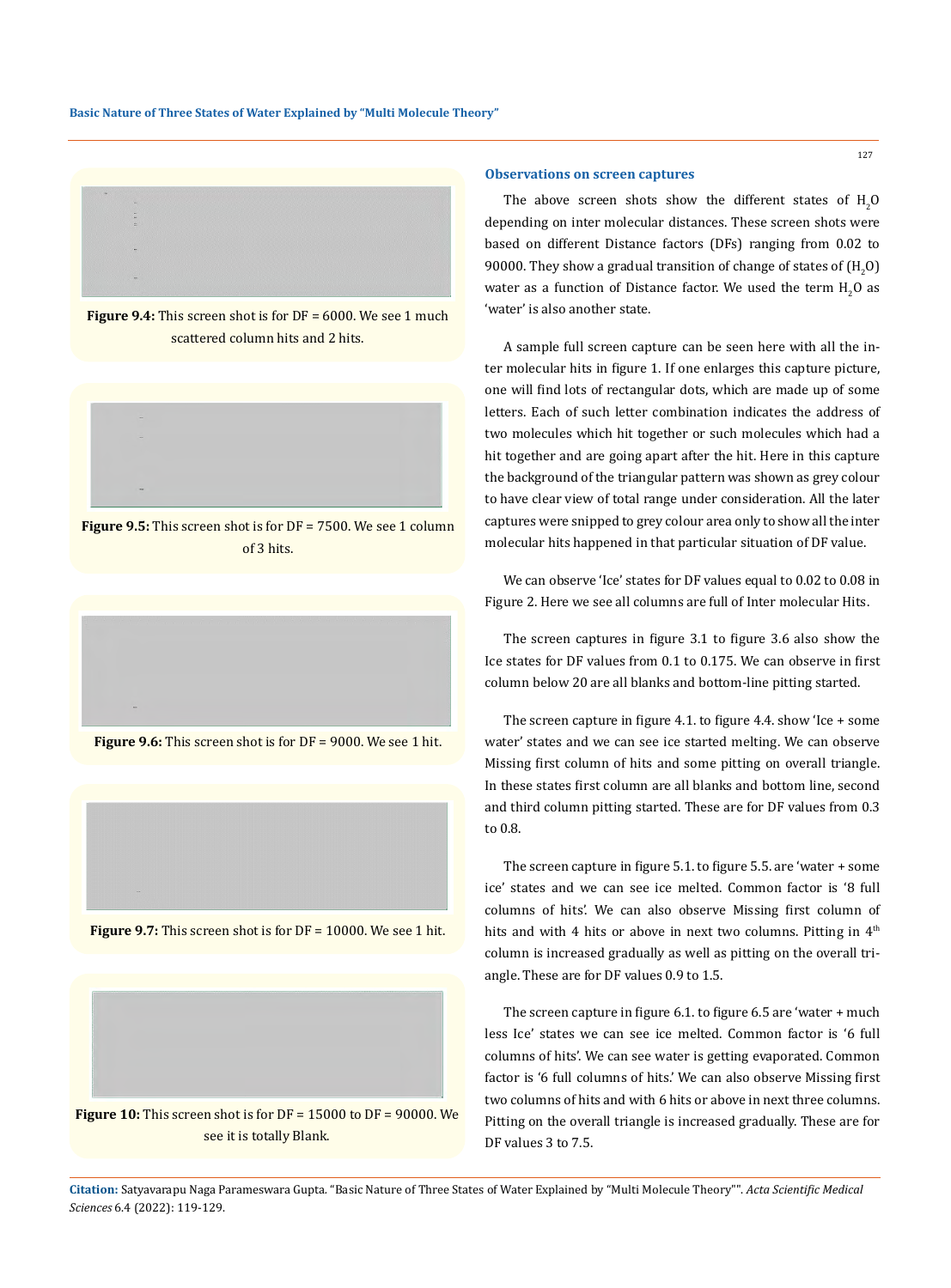The screen capture in figure 7.1. to figure 7.12 are 'water' states we can see water is getting evaporated. Common factor is '6 columns of full hits'. We can also observe Missing first two columns of hits and with 6 hits or above in next three columns. Pitting on the overall triangle is increased gradually to full blank after the 6 columns. These are for DF values 9 to 300.

The screen capture in figure 8.1. to figure 8.6. are 'water in evaporation' states. The earlier common factor of '6 full columns of hits' was slowly disintegrated and vanished. We can see water is getting evaporated. In other words, pitting on the 6 columns of hits is increased gradually. These are for DF values 450 to 1000.

The screen capture in figure 9.1. to 9.7. are 'water fully evaporated' states. The only common factor of 'one column of hits' was slowly disintegrated and vanished. We can see water got getting evaporated fully. These are for DF 5000 to 10000.

The screen capture in figure 10. is 'water vapour fully scattered' state for DF values 15000 to 90000. All these screen captures are blank without any hits. The distances between molecules so high, it becomes almost impossible to for any molecule to hit another.

This way these screen captures for DF values 0.02 to 90000 show gradual transmission of states of water as function of inter molecular distances.

### **Creation of Screen Captures**

We uploaded a file named 'Vak REF DF 1 hits in 8 col and scattered hits.XLS. ' in Zenodo. with a doi: [https://doi.org/10.5281/](https://doi.org/10.5281/zenodo.5569547) [zenodo.5569547](https://doi.org/10.5281/zenodo.5569547).

#### **SSMMT vs sita simulations**

Basic difference between SSMMT and Sita Simulations are the values of masses and distances between the masses.

Mathematical frame work is exactly the same. Use the molecular masses and inter molecular distances for SSMMT in SITA simulations this will become SSMMT.

SITA solution can be used for solving presently unsolved problems in many situations like …

Prediction of large number of Blue-shifted Galaxies (>5) at Universe Level.

- • Missing mass due to Star circular velocities and Galaxy disk formation at Galaxy level,
- Pioneer anomaly at the Solar system level,
- For conversion of Energy to Matter at Energy level.

#### **SSMMT simulations**

We use SSMMT Simulations for finding the Combined Vector Force using Newtonian Gravitation as Binding Force Between  $_{\rm H_2}$ O Molecules for explaining the Basic Nature of Inter Molecular Attraction Forces and to explain the formation of Three States of Water using SSMMT at Nanoparticle level.

This is totally a new application at  $\mathrm{H}_2\mathrm{O}$  Molecules level.

This problem was never explored by anyone in the world. Attempts were made by many to measure the value of the force in the last 3 centuries, but no one attempted to find the basic nature of this force. This problem was never attempted.

We already presented/published many papers on SSMMT for applications of Brownian motion.

#### **Conclusion**

We can safely conclude the inter molecular forces are the 'sum' of Vector Forces using Newtonian Gravitation attraction as Binding Force Between Molecules or in other words.

SITA forces. Here in this paper, we used SITA forces for explaining the Basic Nature of Inter Molecular Attraction Forces.

Now we can safely conclude, Newtonian Gravitation is necessary, appropriate and sufficient for explaining the basic nature of inter molecular attraction forces between  $\rm H_2O$  molecules as defined by Multi Molecule theory. We already know SSMMT uses collective gravitational attraction all the molecules on any single molecule in the collection of molecules.

Earlier researchers found the value of attraction forces but I could not get any work showing the basic nature or reason of attraction of Inter molecular attraction.

#### **Acknowledgements**

I thank Maa Vak for the continuous guidance and encouragement for solving these totally unknown situations and

**Citation:** Satyavarapu Naga Parameswara Gupta*.* "Basic Nature of Three States of Water Explained by "Multi Molecule Theory"". *Acta Scientific Medical Sciences* 6.4 (2022): 119-129.